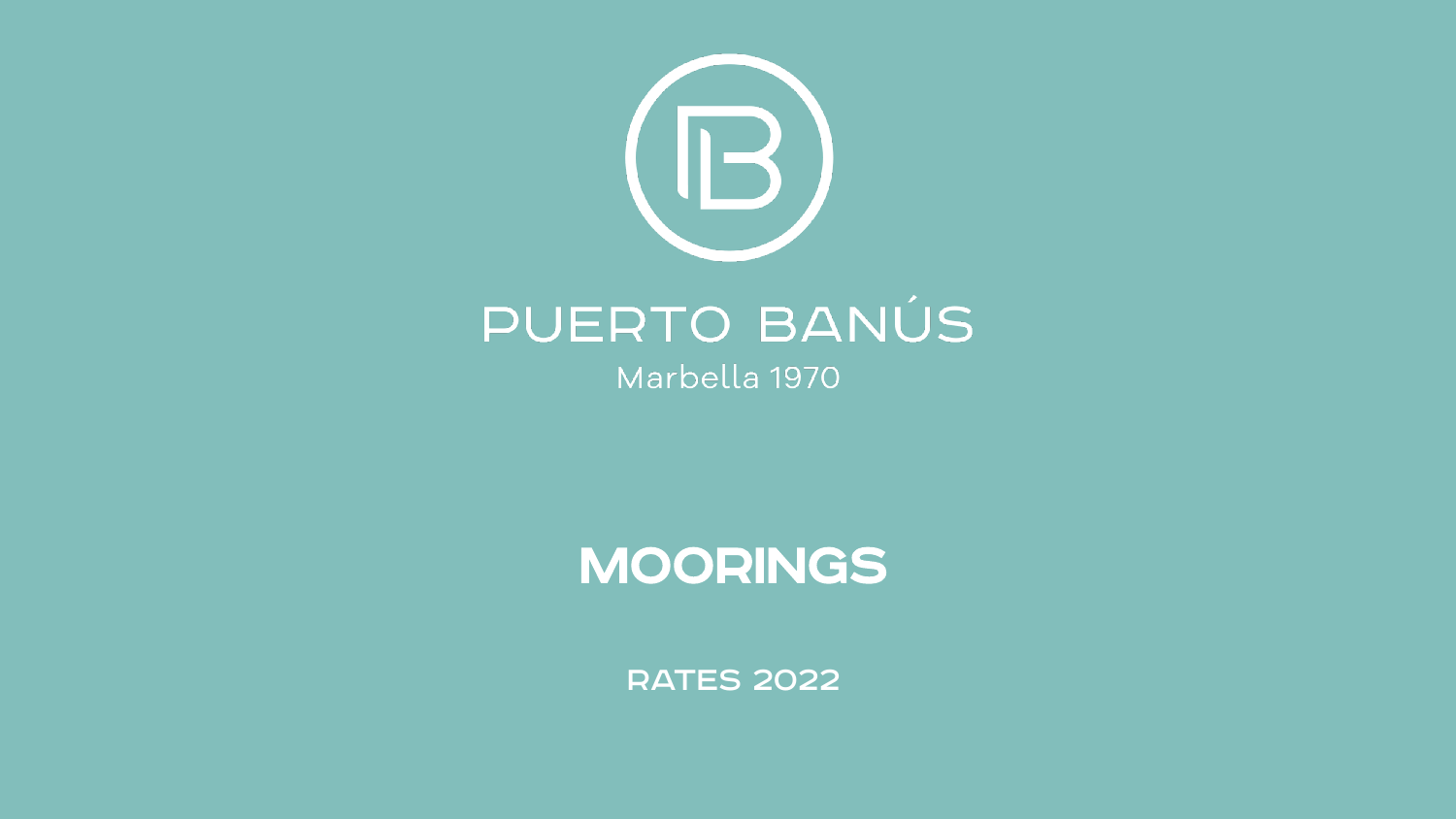| <b>TYPE</b>          | <b>LENGTH</b><br>(m) | <b>BEAM</b><br>(m) | <b>HIGH</b><br><b>SEASON</b><br>$(\epsilon)$ | MID.<br><b>SEASON</b><br>$(\epsilon)$ | <b>LOW</b><br><b>SEASON</b><br>(€) | <b>ANNUAL</b><br><b>RATE</b><br>$(\epsilon)$ |
|----------------------|----------------------|--------------------|----------------------------------------------|---------------------------------------|------------------------------------|----------------------------------------------|
| <b>Higher Length</b> |                      |                    | $4.530 \in$                                  | $2.125 \in$                           | $1.315 \in$                        | 461.215 €                                    |
| 1                    | 50                   | 9                  | $2.147 \in$                                  | $1.006 \in$                           | $610 \in$                          | 239.095€                                     |
| $\mathbf{I}$         | 50                   | 8                  | $1.354 \in$                                  | 628€                                  | 392€                               | 151.290€                                     |
| III                  | 35                   | 7                  | 460€                                         | 388€                                  | 248€                               | 68.675€                                      |
| IV                   | 30                   | 6,50               | $313 \in$                                    | 278€                                  | $177 \in$                          | 48.065€                                      |
| $\vee$               | 26                   | 5,80               | 293€                                         | 245€                                  | 148€                               | 42.695€                                      |
| VI                   | 18                   | 4,80               | 168€                                         | 139€                                  | 85€                                | 22.200€                                      |
| VII                  | 15                   | 4,30               | 128€                                         | 106€                                  | 62€                                | 16.610 €                                     |
| <b>VIII</b>          | 12                   | 3,75               | $65 \in$                                     | $37 \in$                              | $18 \in$                           | 8.040€                                       |
| IX                   | 8                    | 2,60               | 42€                                          | 24€                                   | $11 \in$                           | 4.295€                                       |

#### **Seasons:**

High Season: June, July, August, September.

Medium Season: May, October.

Low Season: November, December, January, February, March, April.

#### Prices with V.A.T included and 0 Tax not included.

Water and electricity costs are included in the items VIII and IX. For excesses of beam or length, please contact Customer Service.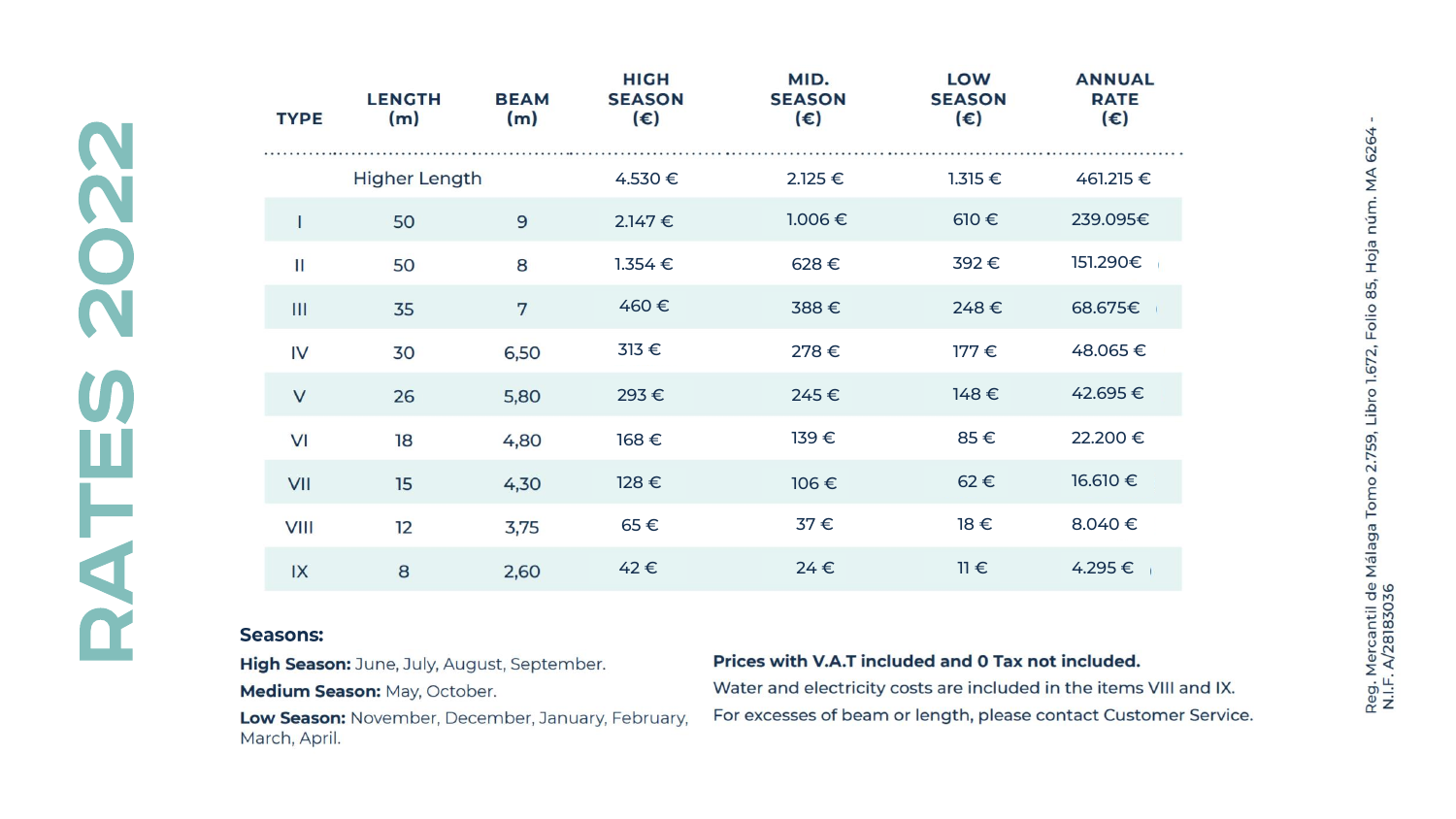## **SPECIAL DISCOUNT (ADVANCED PAYMENT)**

#### **ANNUAL RATE PACKAGE**

15%

20%

25%

30%

Discounts up to 50%

MID-LOW SEASON (OCTOBER TO MAY)

Stay of 1 month

to May)

Discount for 3 months

Discount for 6 months

Discount for 8 months (October

**REDUCED PRICE** in parking card

**Lifting and Launching** + 7 day stay in shipyard

#### HIGH SEASON PACKAGE (JUNE TO SEPTEMBER)

Stay of 1 month 8%

Stay of 3 months 12%

## **RESERVATIONS**

In order to guarantee the reservation, 50% of the total amount must be paid when booking.

**Cancellation Policy:** Ask at the Customer Service Office.

Shown prices are including the repercussion of the new royalties required by A.P.P.A.

All prices hereby stated may be altered without prior communication

Torre de Control Puerto Banús 29660 - Marbella puerto-banus.com clientes@puertojosebanus.es

Æ. lO,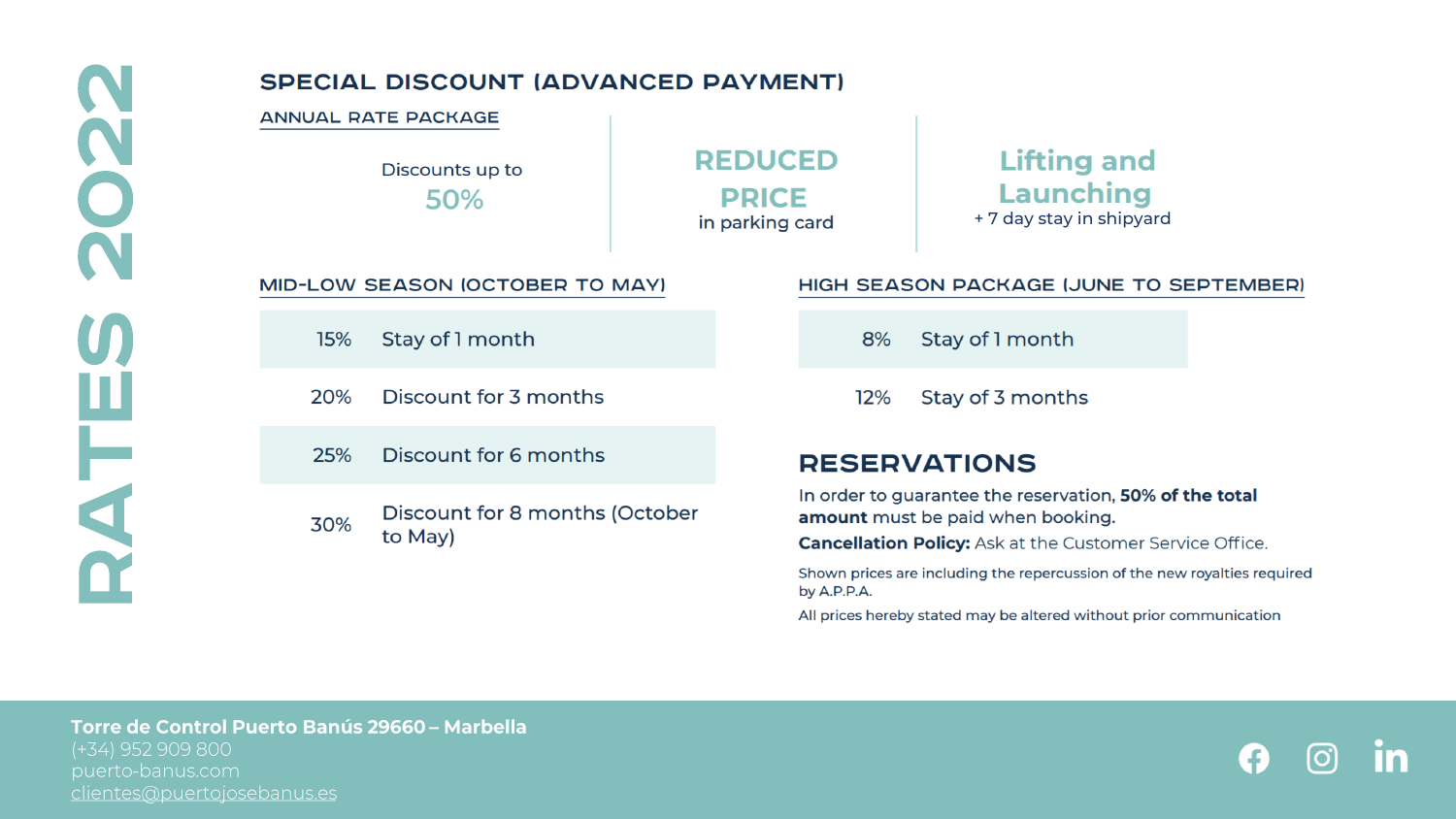

Marbella 1970

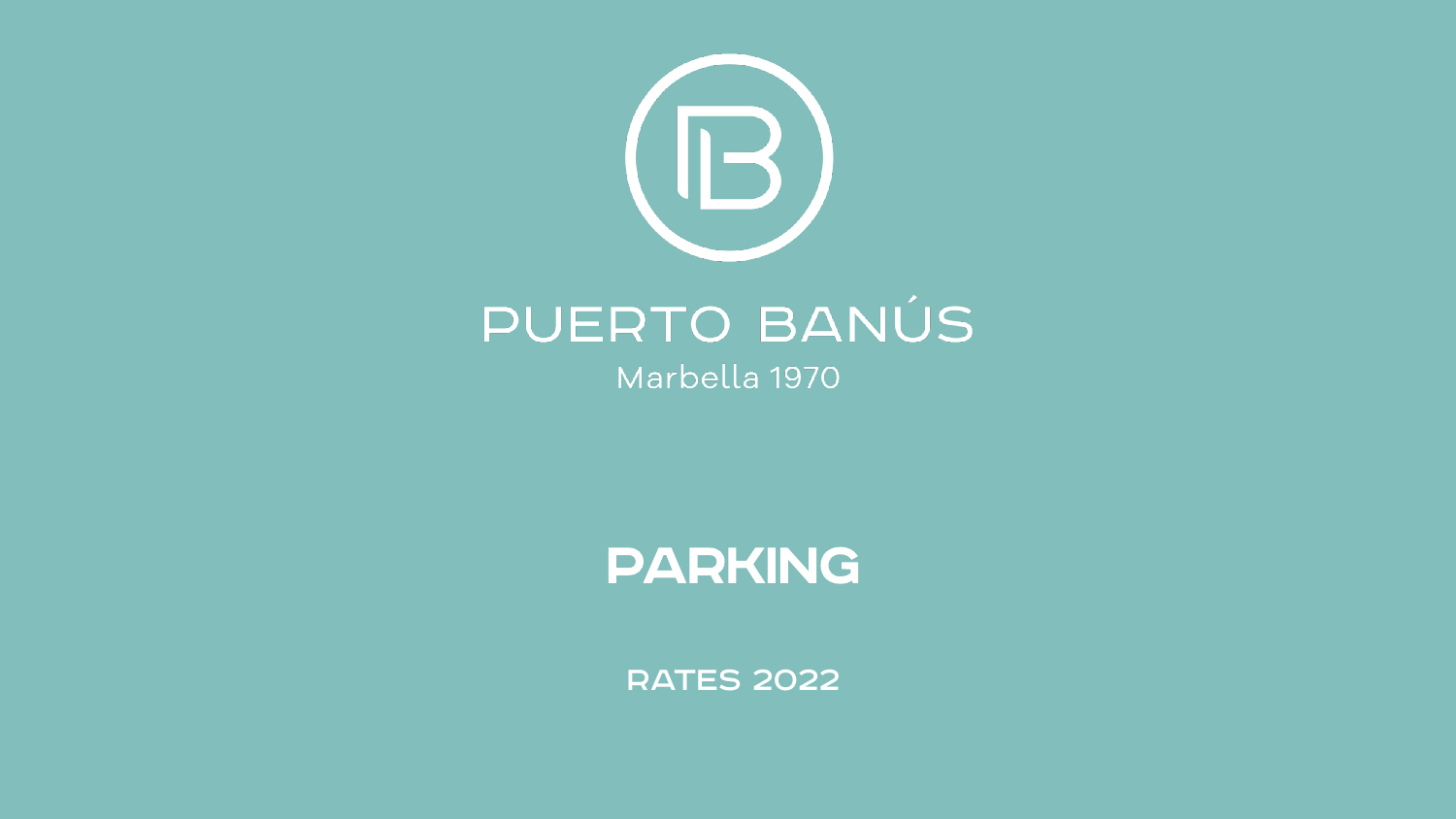## ANNUAL RATES



Torre de Control Puerto Banús 29660 - Marbella clientes@puertojosebanus.es

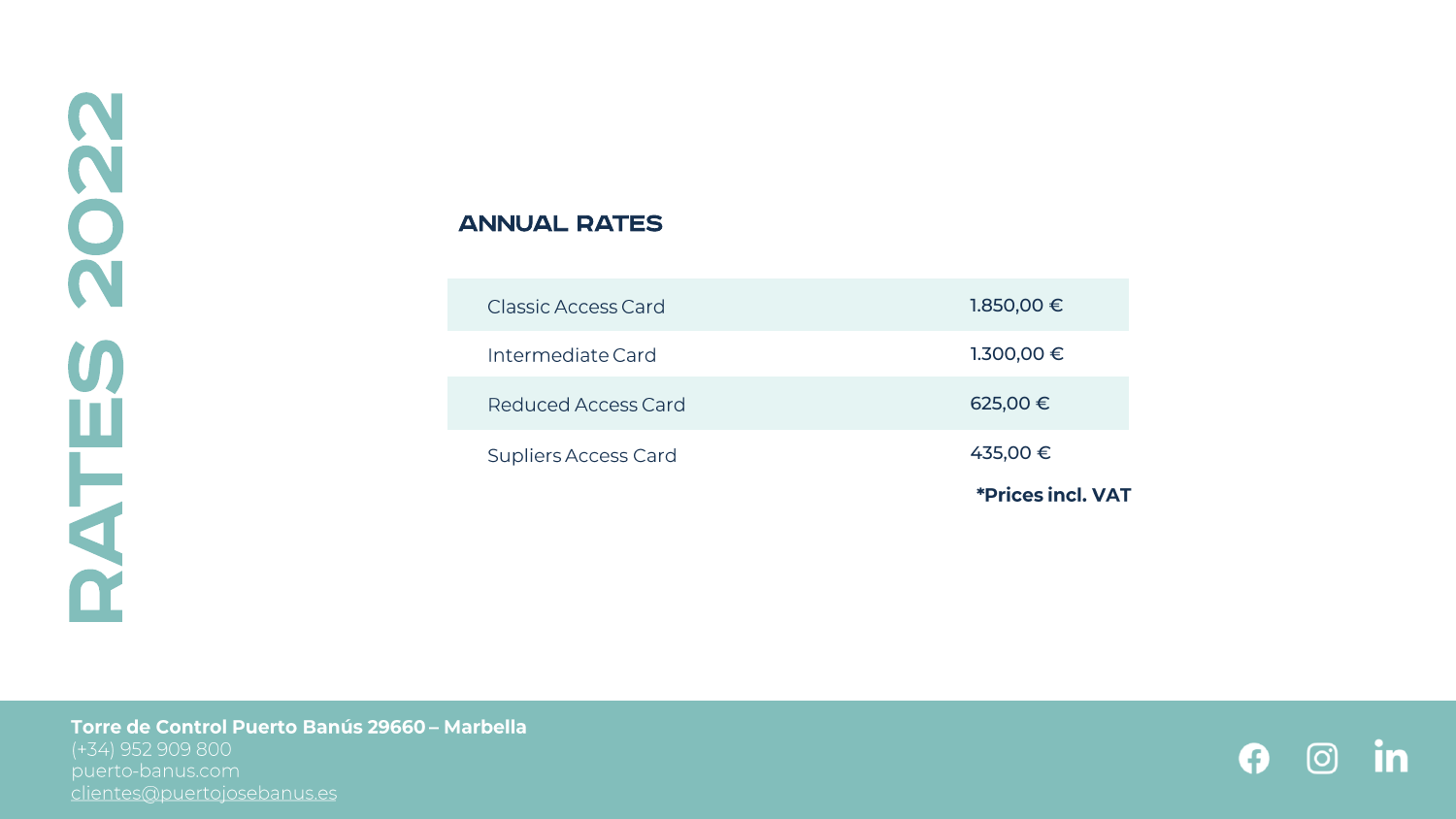## TRANSIENT CRAFT RATES

## DAILY PASS RATE

| January-May   October-December | 12,00 €                 | High Season                                                                                                                      |          |
|--------------------------------|-------------------------|----------------------------------------------------------------------------------------------------------------------------------|----------|
| June                           | 24,00€                  |                                                                                                                                  | 220,00 € |
| July                           | 36,00€                  |                                                                                                                                  |          |
| August                         | 36,00€                  | Low Season**                                                                                                                     | 150,00 € |
| September                      | 24,00€                  |                                                                                                                                  |          |
|                                | <b>Prices incl. VAT</b> | Only one registration is allowed on a daily rate.<br>No changes of registration are allowed.<br><b>**On sale from September.</b> |          |

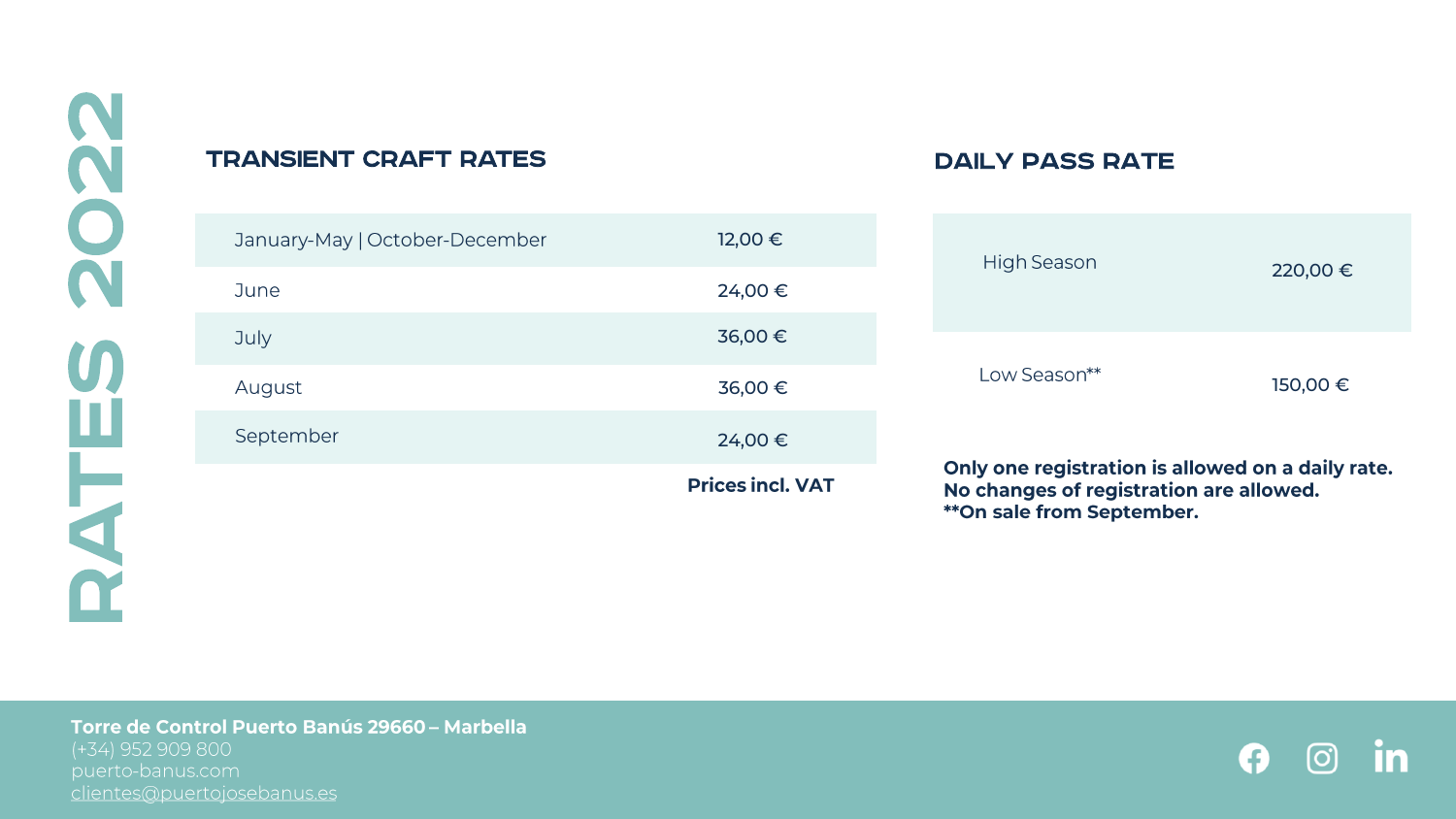

Marbella 1970

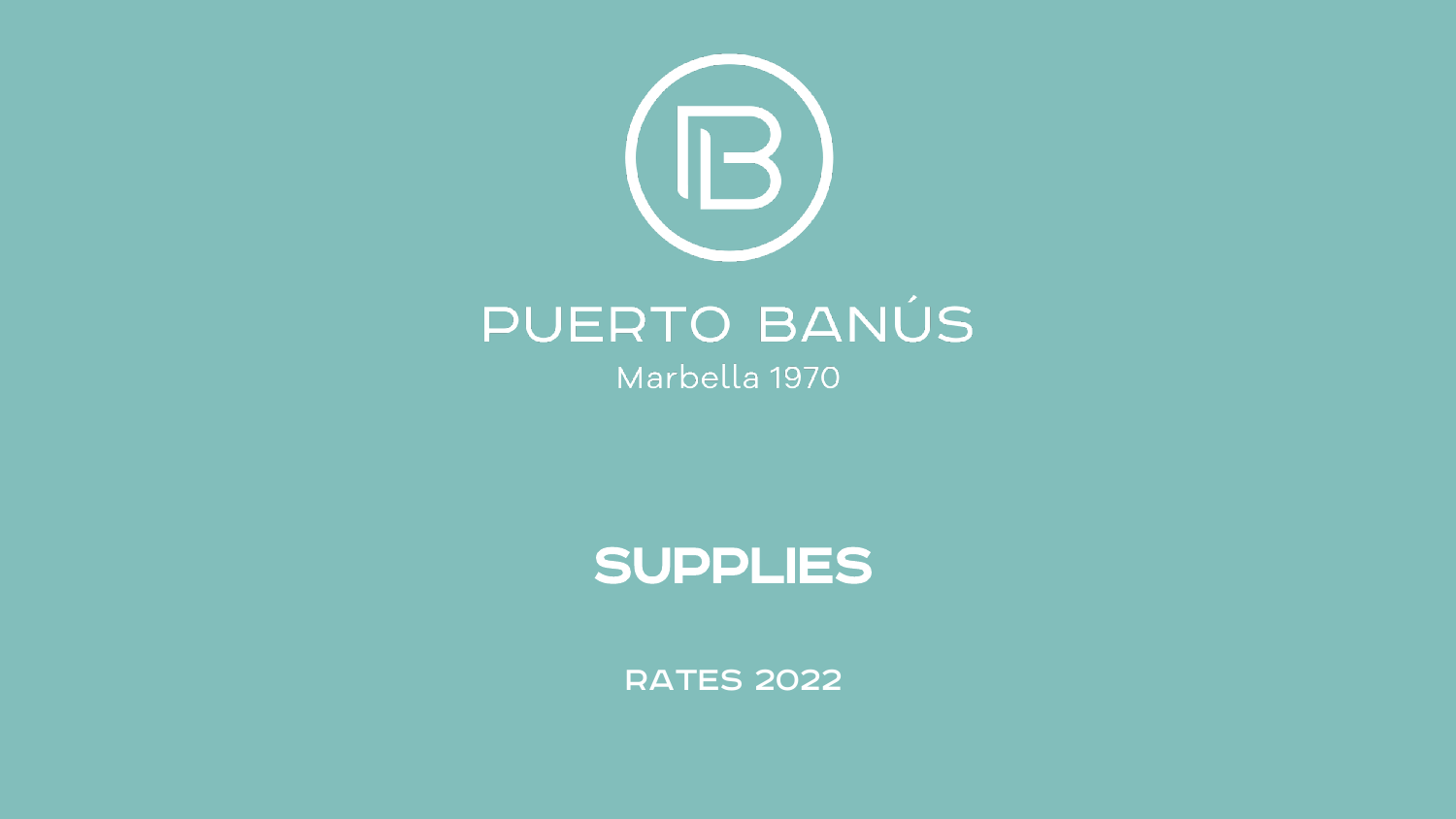**WATER** 4,37 €/m<sup>3</sup> **ELECTRICITY PER MONTHLY CONSUMPTION** 0,4561 € /kW Up to 500 kW 0,4133 € /kW From 501 Kw to 1000 kW 0,3920 € /kW From 1001 Kw to 2000 kW 0,3706 € /kW From 2001 Kw to 3000 kW 0,3385 € /kW From 3001 Kw to 5000 kW

More than 5000 kW

0,3172 € /kW

**ESTABLISHMENTS** 

**PER MONTHLY POWER FEE** 

Up to 500 kW

From 501 Kw to 1000 kW

From 1001 Kw to 2000 kW

From 2001 Kw to 3000 kW

From 3001 Kw to 5000 kW

More than 5000 kW

17,62 €

42,71 €

106,79 €

131,35 €

192,21 €

288,32 €

### The resulting invoice shall be subject to the taxes in force at any given time.

Torre de Control Puerto Banús 29660 - Marbella puerto-banus.com clientes@puertojosebanus.es

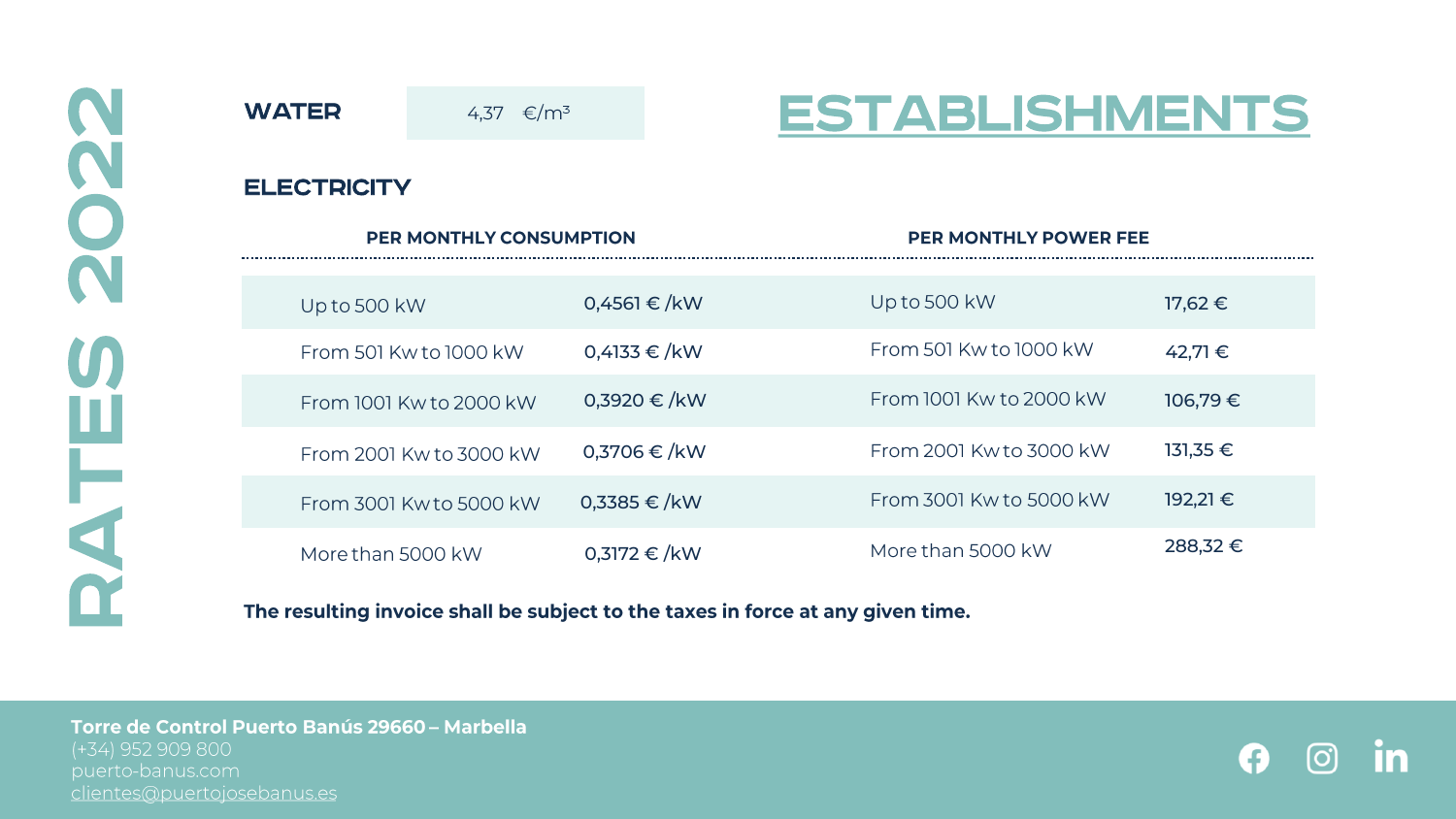**WATER ELECTRICITY** .........

4,37 €/m<sup>3</sup>



| <b>PER MONTHLY CONSUMPTION</b> |                  | <b>ELECTRICITY CONNECTION</b> |                 |  |
|--------------------------------|------------------|-------------------------------|-----------------|--|
|                                |                  |                               |                 |  |
| Up to 500 kW                   | $0,4561 \in /kW$ | <b>Vessels Special Type:</b>  | 11,95 €/day     |  |
| From 501 Kw to 1000 kW         | 0,4133 €/kW      | Vessels Type I:               | 7,30 €/day      |  |
| From 1001 Kw to 2000 kW        | $0,3920 \in /kW$ | Vessels Type II y III:        | 4,20 €/day      |  |
| From 2001 Kw to 3000 kW        | $0,3706 \in$ /kW | Vessels Type IV:              | $2,50 \in /day$ |  |
| From 3001 Kw to 5000 kW        | $0.3385 \in /kW$ | Vessels Type V, VI y VII:     | 1,75 € /day     |  |
| More than 5000 kW              | $0,3172 \in /kW$ |                               |                 |  |

The resulting invoice shall be subject to the taxes in force at any given time.

Torre de Control Puerto Banús 29660 - Marbella clientes@puertojosebanus.es

A  $\odot$ <u>In</u>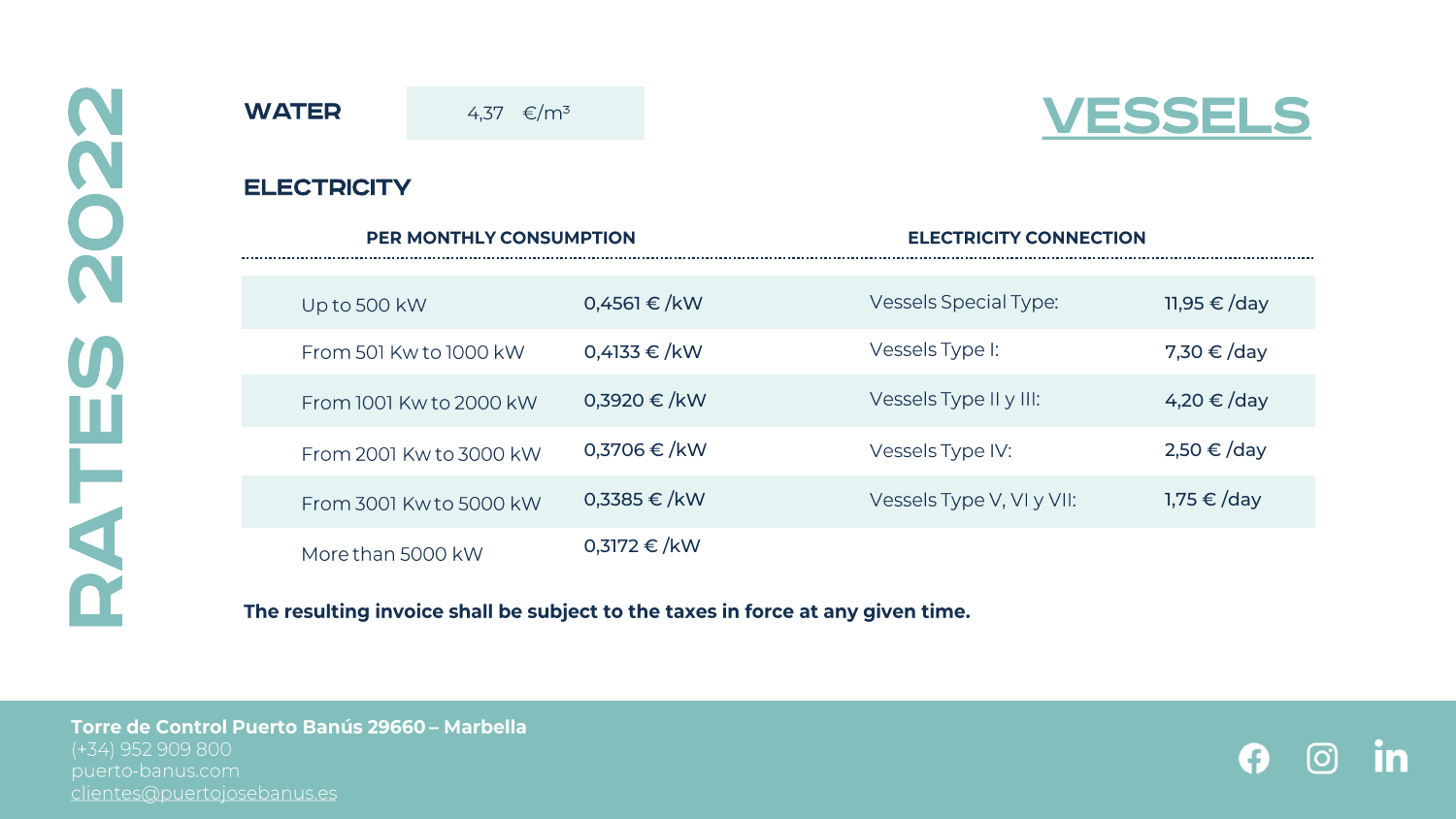

Marbella 1970

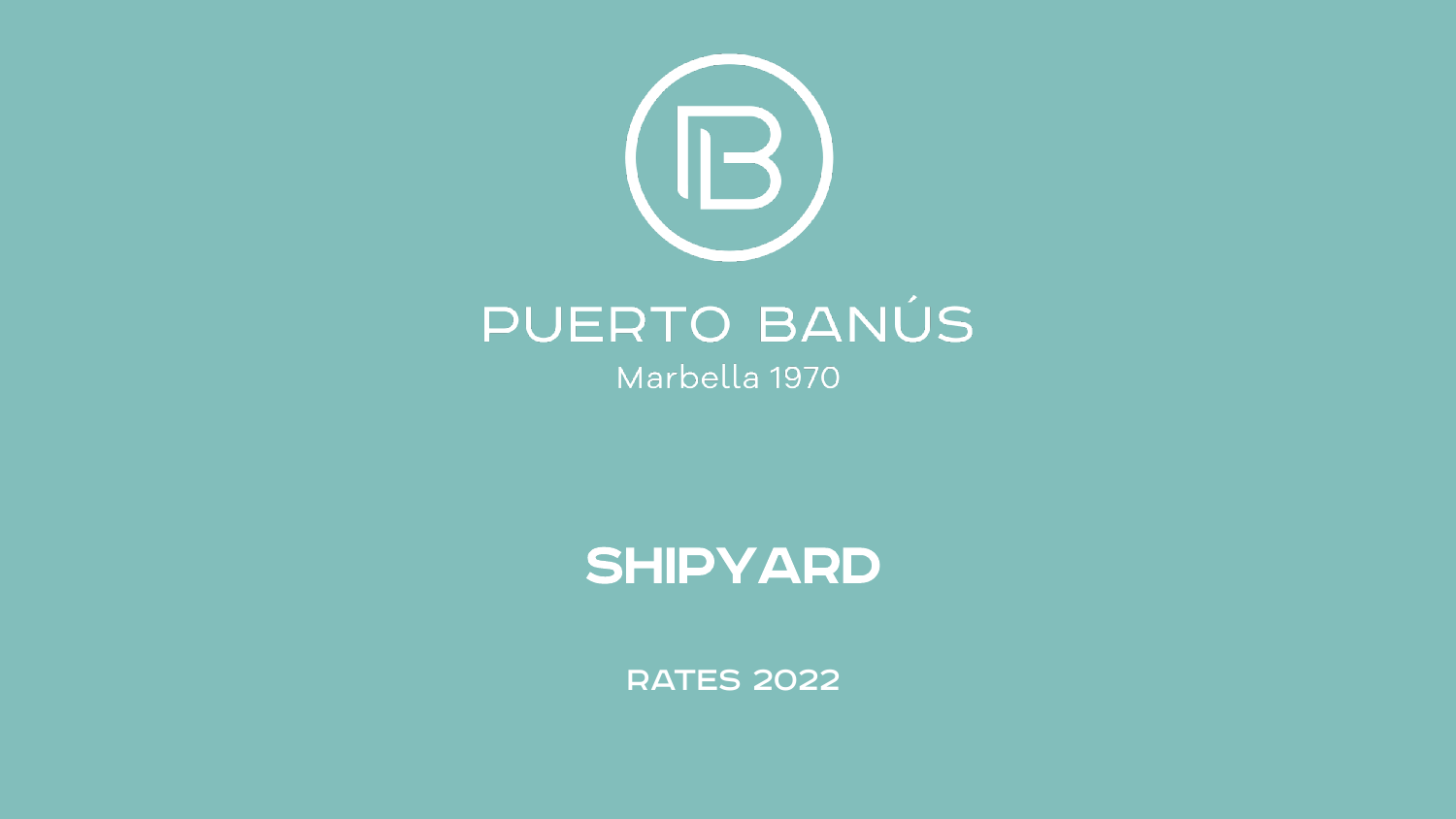## **SHIPYARD TECHNICAL SERVICES**

#### **Occupation of surface:**

In repair area:

0,50€/m2/day (First month) 0,63€/m2/day (Second month)  $0.76 \in /m2$ /day (Third month onwards)

Overwinter area:  $0,70 \in /m2$ /day

Trailers: Trailers in dry dock will be piled up in a max. of 3, and will pay 80% of the specified surface occupation rate for boats on the first month of stay: 0,40€/m2/day

### Use of auxiliary boat for towing:

Towing within the harbour: 17,00€/hour or fraction Boatswain labour:  $44,30 \in$ /hour or fraction Mariner's labour: 43,30 €/hour or fraction

### **Movement with crane:**

Boats up to 5,99m: 41,70 €/movement Boats from 6 to 8m: 65,6 €/movement

The prices do not include V.A.T

puerto-banus.com clientes@puertojosebanus.es